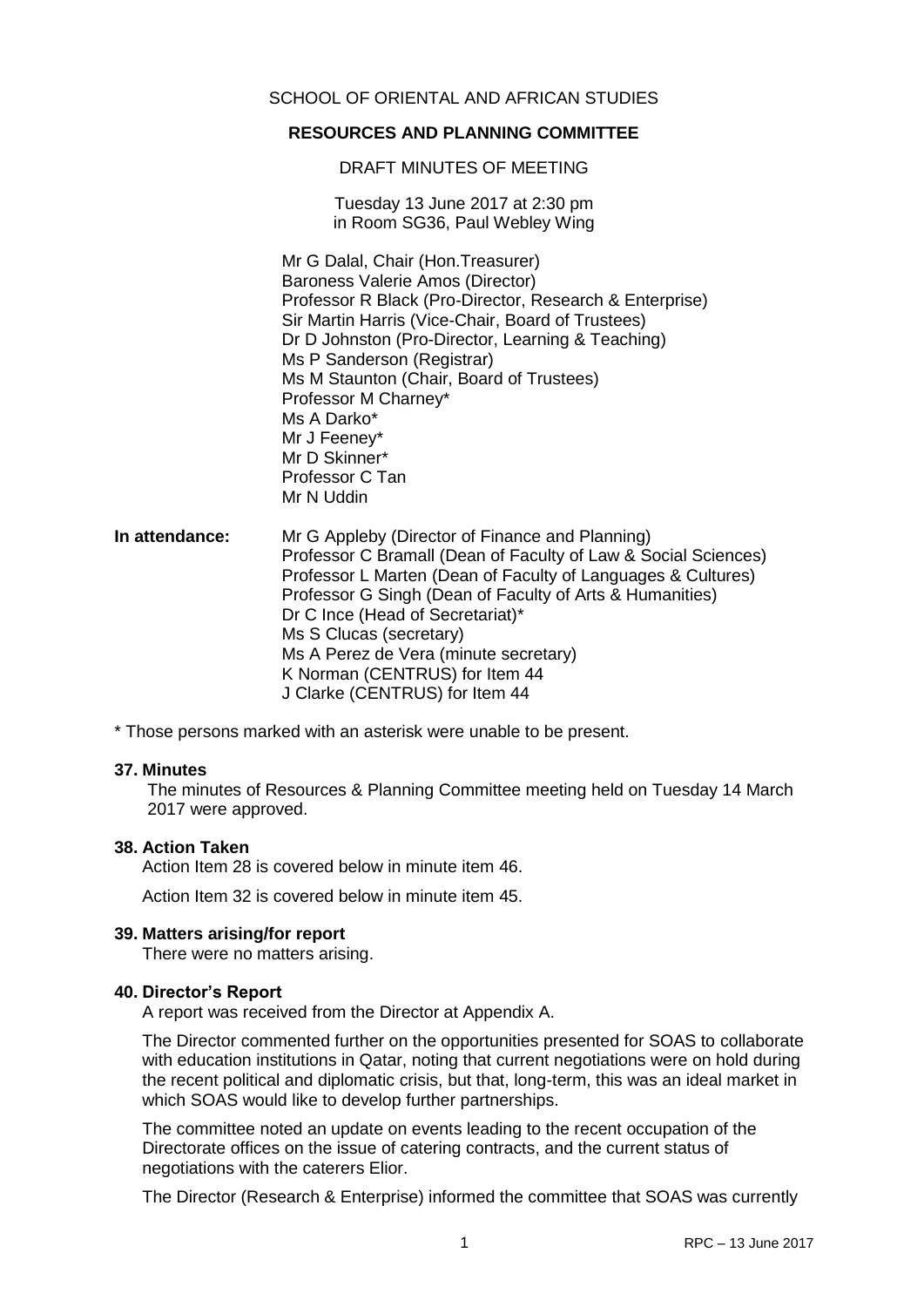negotiating a large interdisciplinary research grant with partners in a number of countries, which will be the largest SOAS grant signed to date.

# **41. Student Admissions**

A report was received from the Head of Planning and Pro-Director (Learning & Teaching) at Appendix B with an update on student admissions and forecast enrolments for the current session (2017/18).

The committee noted that based on last year's enrolment patterns, and assuming a medium position, that it was anticipated that SOAS would face a forecast shortfall in undergraduate enrolments of around 145 students to meet targets prior to clearing. This estimate includes 16 International students, and as the clearing process mostly involves Home students, then it is anticipated that a total of around 158 students would be required to cover the financial shortfall.

This position is slightly better than last year's where an additional 200 enrolments were required at clearing, although this year's targets have been revised to be more realistic. To assist in decision making during clearing a tool has been developed to allow dynamic modelling of the number of students with lower tariffs at admission to view the impact accepting these this might have on the Department's/Subject's league Table position.

Departments are also able to recruit above their minimum/financial targets as each Department has calculated an optimum target that could be assumed without overreaching current resources for the Department. The committee also noted that this year many HEIs had adopted a different strategy around unconditional and conditional offers, with the former increasing. Consequently, it would be necessary to be more agile in making offers during clearing, as there has been a more aggressive market earlier in the cycle this year.

It was noted that it is still early in the Taught Masters (PGT) cycle, but outcomes in recruitment here also impact on Department financial shortfalls, which in turn impacts on undergraduate enrolments during clearing. The number of PGT applications are up on the same time last year, but as this is the first year with a deposit scheme for PGT students, it is not possible to make predictions on firm acceptances compared to last year. It is hoped that as a result of the deposit scheme, there will be greater certainty going forward about the number of students likely to enrol.

In response to a query, the committee noted that student visa arrangements and government policies on international students does not have a great impact as SOAS generally has a good visa acceptance rate. However, as it is early in the cycle, there would be a better indication closer to August.

# **42. Budget**

A foreword for items 42 and 43 by the Registrar, on behalf of the Executive Board, was received at Appendix C(i). This outlines the seven key priorities that underpin the budgeting papers. A report was received from the Director of Finance and Planning at Appendix C(ii) outlining the Draft Revenue and Capital Budgets for 2017/8.

The committee noted that the underlying budget position was projected to worsen to a deficit of £1.4m in 2017/18 compared to the current year budget deficit of £0.7m. This position excludes exceptional restructuring costs and is adjusted for FRS102 accounting practices. The largest contributor to this change is the planned one-off investment of £1.3m in the One Professional Services Programme, which is planned to generate annual efficiency savings of £1m from 2019/20. Other increases include staffing costs for fractional staff and increased research allowances.

There has been some budgeted growth in tuition fees, although this is largely a result of inflation and fee increases (eg the home fee increasing to £9,250), rather than an increase in student numbers. Tuition fee budgets are based on reaching current targets. There is some projected growth in online programmes with CISD, although this is countered by the up-front investment required to generate it, with a surplus of only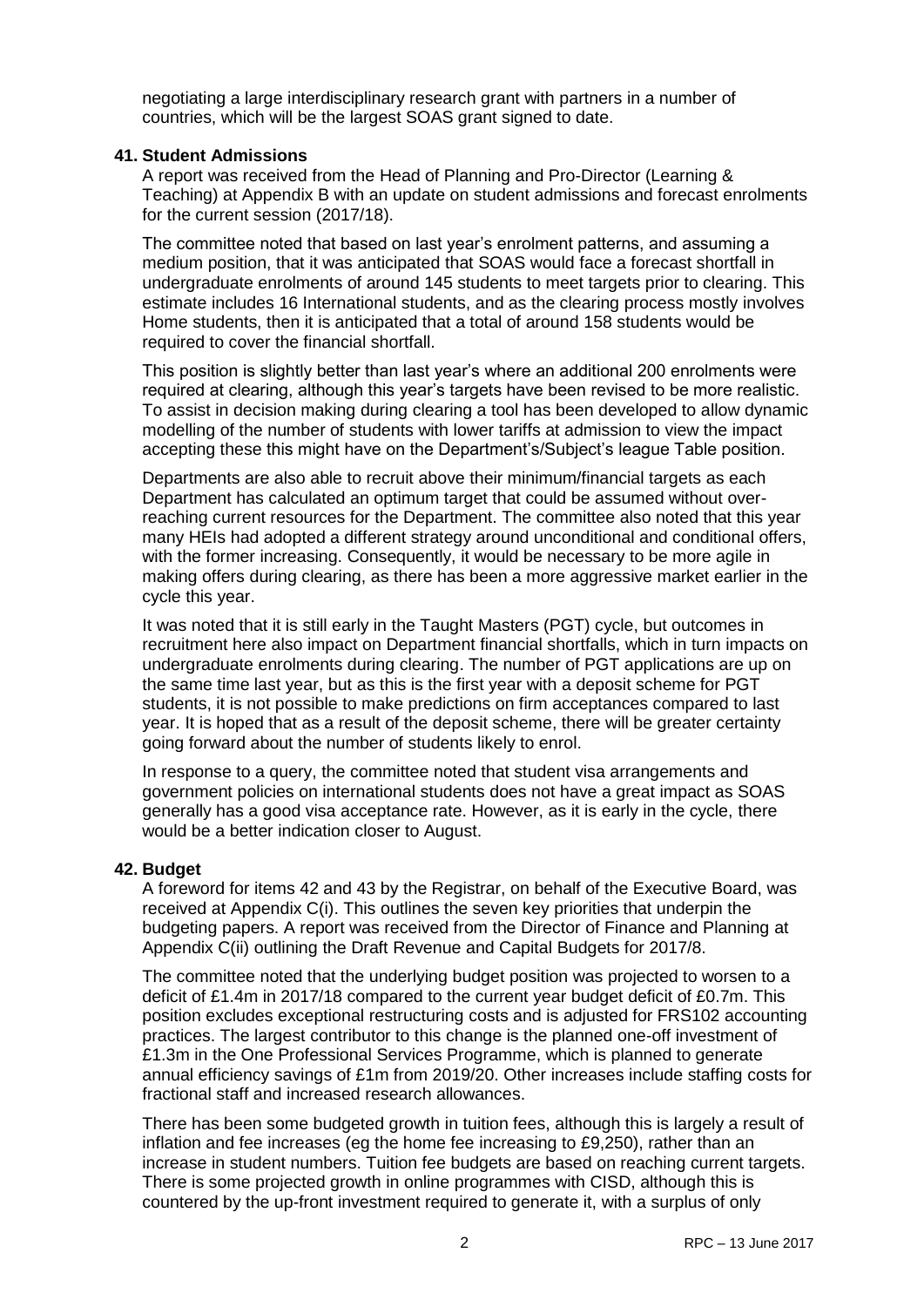£0.1m. The committee noted that the outcomes for such developments are complex, as seed funding results in some income showing in year one while modules are being developed.

Other cost increases include staff pay inflation of 1.7% and the investment in the One Professional Services programme. It was noted that part of this development includes moving towards use of better supporting technology through Business Intelligence (BI) tools, such as those supporting workload planning and financial budgeting and forecasts. Further information on the options surrounding BI tools would be compiled and included in the committee's meetings for the next session.

Other expenditure includes an increase in student maintenance and fee waivers (+£539k) as a result of a more robust estimate of existing commitments, and increased security and cleaning costs (+£403k) from the first year of operation of the Paul Webley Wing. This has been offset by planned savings in accommodation voids (-£248k), following the non- renewal of one agreement that had not met booking allocation, and a decrease in contingency costs with the net result of (-£316k).

In summary, 2017/18 provides a year of investment in the One Professional Services programme which is anticipated to pay dividends in later years in terms of improvements to process, support and services, allowing £1m of ongoing savings to be realised by 2019/20.

The Committee **agreed** that the budget proceed as a draft to Board of Trustees, and that the Chairs of RPC, Estates & Infrastructure, and Board of Trustees liaise with the Registrar and Director of Finance and Planning to progress any further changes required.

## **43. HEFCE Financial Forecasts 2016/17-2019/20**

A report was received from the Director of Finance and Planning at Appendix D outlining the revised financial forecasts.

The School is forecast to continue in deficit of £1.4m in 2017/18 (excluding exceptional restructuring costs), before recovering to projected surpluses of £0.82m in 2018/19 and £2.45m in 2019/20. This result is still short of the target surplus of 5% of income by £2.5m in 2019/20.

Key assumptions in the forecast include on campus fee inflation rates between 2% and 6% and an overall growth rate of 4%. Staff costs are assumed to grow at a 2% headline rate of pay inflation. Investment income increases largely due to the increased size of endowments. A ring-fenced amount of monies for support costs are sourced from the increasing UG Home/EU fees.

The committee noted that spend on the refurbishment of the Phillips Building included a provision for £21m, but that following initial quotes this provision may need to be revised to £25m. Once this project has gone to tender, the amount will be revised and available for review at the start of the next session.

It was noted that sensitivities around a return to the old model of funding (increased government grants with students paying reduced or no fees) had not been formally included, as there is high uncertainty around what the conditions could be in such a scenario. However, it was estimated that using the pre-2012 conditions would result in a worse financial position (-£6.4m) for SOAS.

The forecasts currently assume the present £15m revolving credit facility, but the committee noted that options around further capital investment aspirations were under investigation with the intent of locking in historically low interest rates.

The Committee **agreed** that the forecast position, as it relies on progressing the 2017/18 Budget, should also proceed as a draft to Board of Trustees, and that the Chairs of RPC, Estates & Infrastructure, and Board of Trustees liaise with the Registrar and Director of Finance and Planning to progress any further changes required.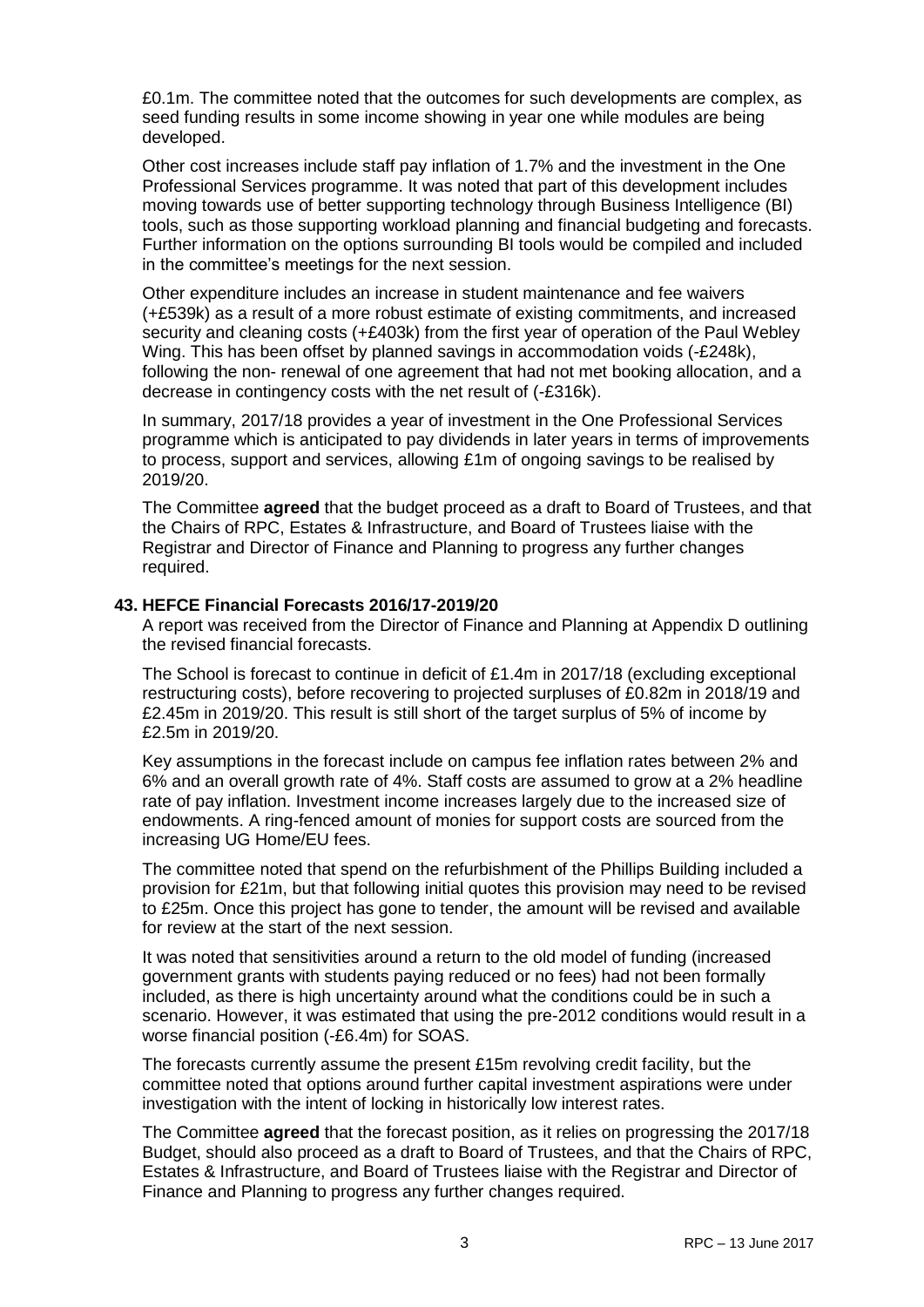### **44. Long Term Debt Finance**

A report was received at Appendix E by CENTRUS on options for Long Term Debt Finance which had been presented to the Investment Advisory Panel in March, 2017. In attendance, Mr Keith Norman and Mr Jonathan Clarke tabled the same report with slightly updated figures.

The committee noted that the methodology used is based on the Moody's rating methods to produce a shadow rating that is similar, without requiring the expensive costs associated with this process. The shadow rating analysis of SOAS resulted in an estimated rating in the range of Aa3 to A1. The pricing used in the report is based on this assumption.

Three options were presented: 20 year institutional finance, 20 year bank finance, and 5 year rolling bank finance. The 20 year bank finance option uses the most competitive rates currently available, these being at historical lows, with evidence suggesting interest rates will rise rather than fall over the next 2-3 years. The 5 year rolling bank finance assumes renewal every five years for the 20 year period, and carries a higher risk which may not match the institute's appetite for risk. The preferred option would be the private placement option, with a focus on the capital raising sector. Centrus has already provided similar services to some of the Oxford colleges.

The committee noted the process would involve an Investor Roadshow for those target investors that respond positively to the Information Memorandum, and that these companies usually expect to meet the Executives of the institution. The issue of ethical investments was considered, given the existing policies that SOAS has in place around this, and that this may impact on choice of target investors. The committee also noted that in terms of risk, a private placement assumes that more can be done with the yields of the loan, thus the risk becomes about returning a greater yield than the interest rate offered by the private placement.

#### **45. IFCELS Review**

The Committee received the notes from the IFCELS review at Appendix F.

The Pro-Director (Learning & Teaching) clarified that there had been two reviews of IFCELS: a Business Review and a Teaching and Learning review. These notes are from the latter, as the former had occurred only in May and the final report is not yet publically available. This report will be circulated to members when available.

#### **46. Accommodation Void**

A report was received at Appendix G that was previously presented to Executive Board in January on Accommodation Voids.

The Director of Finance and Planning reported to the committee that the contract with Chapter had not been renewed as a result of the outcome of last year's accommodation void exposure. An analysis of the outcome concluded the failure was through a lack of interaction across various professional services areas and that those providers that had been kept are being more closely monitored this year.

#### **47. Investment Advisory Panel**

The Committee noted the minutes of the meeting of the Investment Advisory Panel held on 14 March 2017 at Appendix H.

#### **48. Cash Position**

The Committee noted the reports on Capital, Debt, and Cash Flow at Appendix I.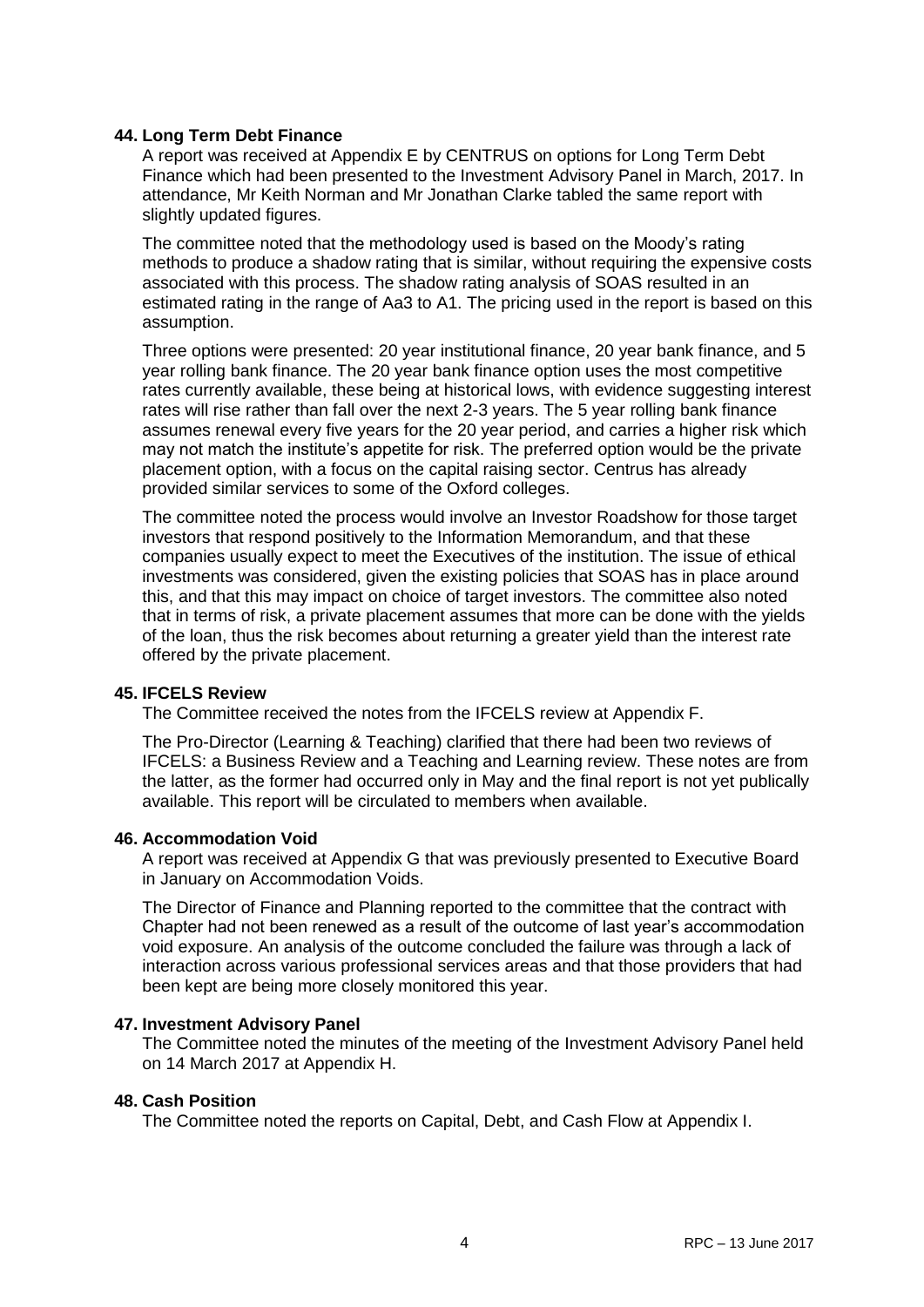## **49. Dates of Meetings in Next Session**

The Resources & Planning Committee meetings in the next session are scheduled for:

Tuesday 10 October, 2017 (provisional – tbc) Tuesday 14 November, 2017 (Term 1) Tuesday 13 March, 2018 (Term 2) Tuesday 12 June, 2018 (Term 3)

All meetings from 14:30 – 17:00 in room 116 in the College Buildings, Russell Square.

# **RESERVED ITEMS**

There was no reserved business conducted at this meeting.